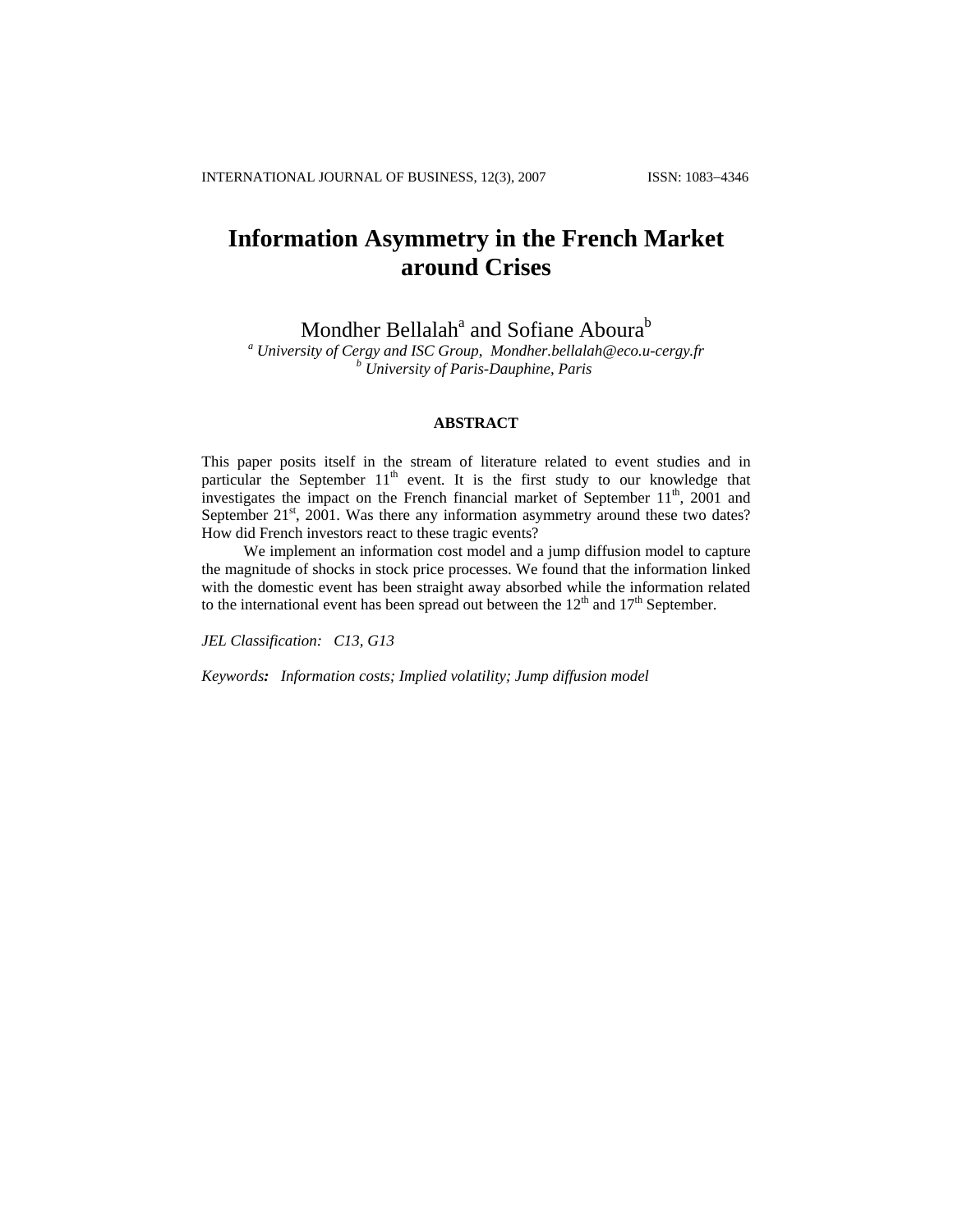# **I. INTRODUCTION**

One of the strong assumptions underlying the standard financial theory is that investors are perfectly informed about security returns. This is not a reasonable assumption since investors pay to obtain information. Information is regarded today as a valuable commodity. In practice, information is costly. In fact, investors do not invest in all the available assets in the market place. They choose a subset from the available assets. They selected only the assets about which they are informed. Tesar and Werner (1995) found strong evidence of a home bias concerning domestic investment portfolios. This home bias can be partly explained by the transaction costs, but also by the information costs that are defined as the cost of collecting, gathering and treating the flow of information required for asset allocation. Falkenstein (1996) explained that the preference for some assets is explained by low costs of transactions but also by the fact that investors tend to trade on assets for which they hold information. Forester and Karolyi (1999) showed that the abnormal returns of a given portfolio can be explained by the asymmetric information. Coval and Moskowitz (1999) showed that assets whose information is available to a restricted set of investors offer greater expected returns than assets with widely dispersed information. Kadlec and MC Connell (1994) explain that the variation in share value is attributed to investor recognition factor as highlighted by Merton (1987). He introduced a modified capital asset pricing model, CAPM, relaxing the hypothesis of equal amount of information for each investor. This model of capital market equilibrium with incomplete information may provide some insights into the behavior of security prices.

Bellalah and Jacquillat (1995) have extended this version of CAPM with incomplete information to option valuation deriving an option formula taking into account an information cost for the option itself and another information cost for its underlying. This model is shown to correct some of the bias of the standard Black-Scholes (1973) model. As a consequence, it can also help explain certain stylized facts of the volatility smile. Bellalah, Aboura, Villa and Prigent (2000) explained that the inclusion of information costs impact on the smile asymmetry and that this model can produce asymmetric smiles even if the physical distribution is symmetrical. Recently, Bellalah and Mahfoudh (2004) used a model with stochastic volatility and jumps in the presence of incomplete information to explain the smile effect.

In this article, we compare the out-of the sample performance of the information cost model (denoted ICM) with as benchmark, the jump diffusion model (denoted JDM) of Ball and Torous (1983, 1985) and Maltz (1996). The objective is twofold. First, we check the behavior of the models around the September 11, 2001 attack and the explosion of the AZF factory in Toulouse, the September  $21<sup>st</sup>$ . At this moment, many people in France made a connection between both events. The idea is to understand how the French market reacted to these shocks. This is an important question in empirical finance since it sheds light on the behavior of the markets around these events. This can provide some new insights and explanations of the reaction of the markets to these events.

This paper is organized as follows. Section II presents the theoretical models to be tested and discusses the impact of the information costs on the volatility smile. Section III presents the sampling methodology. Section IV presents the empirical results. Section V summarizes and concludes.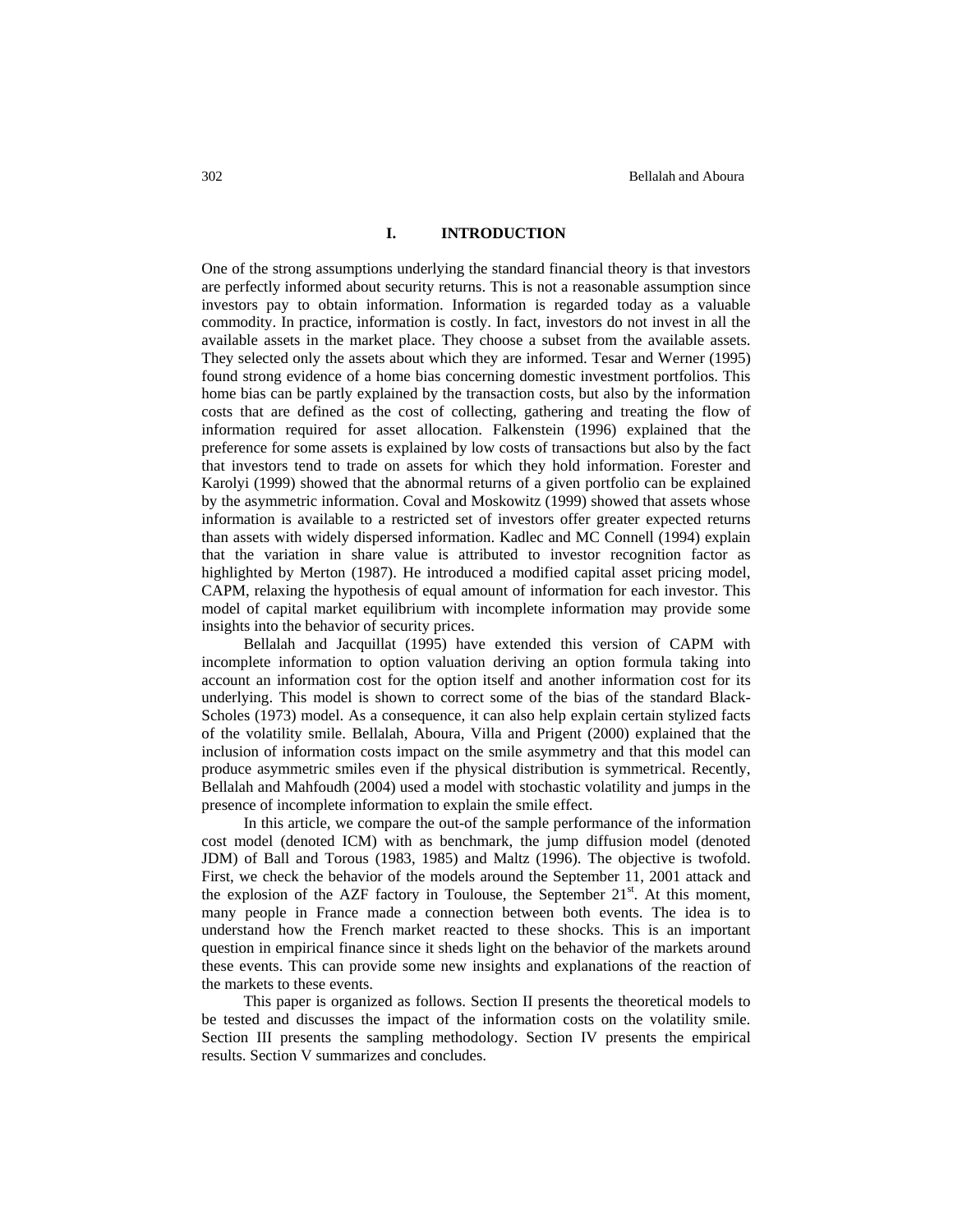# **II. THE THEORETICAL MODELS**

Information plays a central role in financial markets. Using models which account for the effects of incomplete information can help to explain some deviations between market prices and model prices.

#### **A. The Information Cost Model**

We propose to display the theoretical model of Bellalah and Jacquillat (1995). This model is an extension of the Merton's (1987) CAPM with incomplete information. The central hypothesis in the Merton's (1987) model is that an investor includes a security S in his portfolio only if he has some information concerning the first and the second moment of the return distribution. The model is:

$$
E(RS) - R = \betaS [E(Rm) - R] + \lambdaS - \betaS \lambdam
$$
 (1)

Where  $E(R<sub>S</sub>)$  is the equilibrium expected return on security S,  $E(R<sub>m</sub>)$  is the equilibrium expected return on the market portfolio. R is one plus the riskless rate r,  $\beta_S$  is the beta of security S,  $\lambda_S$  is the equilibrium aggregate "shadow cost" for the security S,  $\lambda_m$  is the weighted average shadow cost of incomplete information over all securities in the market place. This model is an extension of the CAPM to an environment of incomplete information. Indeed, when  $\lambda_m = \lambda_S = 0$ , the model collapses to the CAPM. The value of a European call is derived in Bellalah and Jacquillat (1995) as being equal to:

$$
C_{ICM} = Se^{(-(\lambda_C - \lambda_S))\tau} N(d_1) - Ke^{-(r+\lambda_S)\tau} N(d_2)
$$
 (2)

where:

$$
d_1 = \frac{\ln \frac{S}{K e^{-(r+\lambda_S)\tau}} + \frac{1}{2}\sigma^2 \tau}{\sigma \sqrt{\tau}} \\ d_2 = d_1 - \sigma \sqrt{\tau}
$$

with N(.) being the cumulative normal density function. The terms  $\lambda_C$  and  $\lambda_S$ correspond respectively to the information costs on the option and the underlying asset. When  $\lambda_C = \lambda_S = 0$ , this formula collapses to the Black-Scholes (1973) formula.

Figure 1a shows that the more the access to the information is costly, the more the option call price grows with a magnitude higher for in-the-money (ITM) options than for out-of-the money (OTM) options. This stylized fact is at the origin of the asymmetry in the smile due to the inclusion of information costs.

Figure 1b displays the difference between the Black-Scholes (1973) prices and the ICM prices. We note that the spread between both prices increases along with the information costs moreover when options are in-the-money or at-the money (ATM). In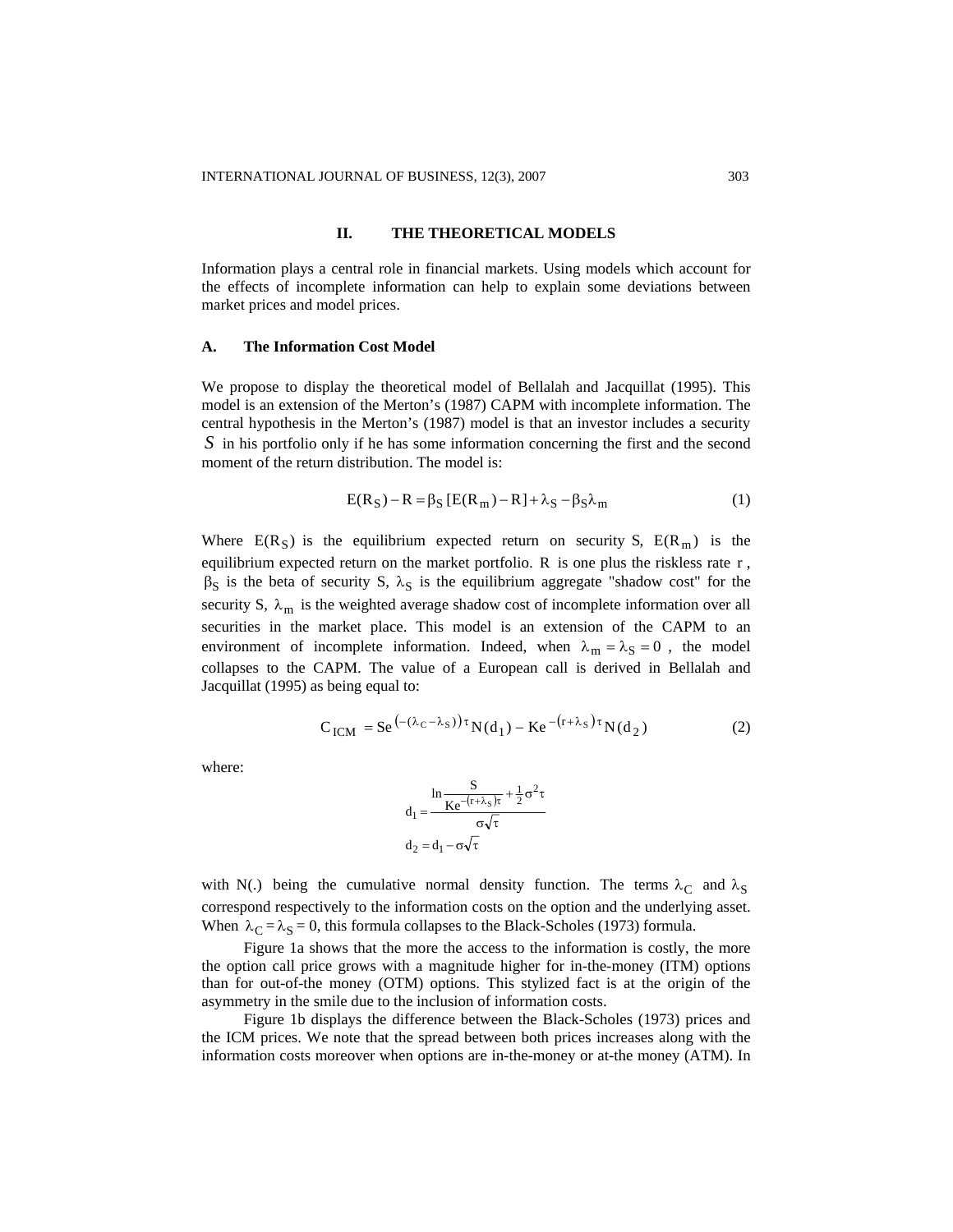Figure 1c, we note that the more the volatility level is weak, the more the difference between ITM and OTM options is high. Figure 1d reveals that the more the maturity is long, the more the price difference between ITM and OTM options increases.

## **Figure 1**

The effect of information asymmetry on the volatility smile and the option prices

Figure 1a shows three skews corresponding to three levels (1%, 5% and 10%) of information costs (IC). Figure.1b displays price differences between call options of the ICM and the Black-Scholes (1973) model, for information costs going from 0 to 10% and strikes from 70 to 130. The underlying value is equal 100, interest rates are set to zero, time to expiration is equal to 6 months and volatility to 20%. Figure 1.c displays also this difference but with information costs set to 1%, maturity to 1 month and a volatility level rising from 10% to 50% with strikes ranging between 70 and 130. Figure 1d shows this difference between prices but with information costs set to 1%, a volatility set to 20%, strikes going from 70 to 130 for a maturity covering several periods from 1 month to 1 year.





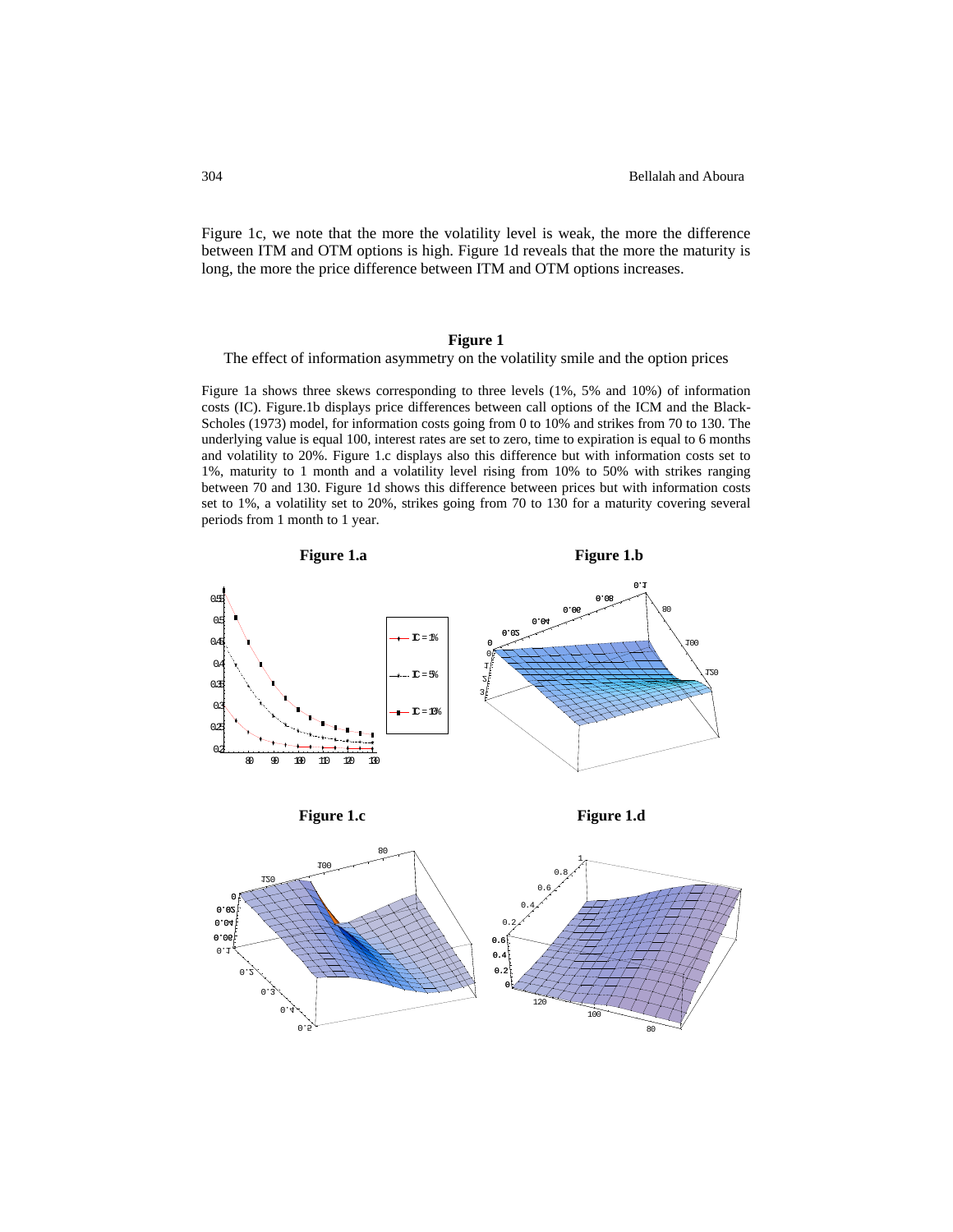#### **B. The Jump Diffusion Model**

After the introduction of geometric Brownian motions, much attention was devoted to Poisson distributions as an alternative specification of stock returns. This was supported by various empirical evidence concerning "abnormal" variations in the stock price process. Large values of returns occur too frequently to be consistent with normality assumption. Both skewness and kurtosis are captured by the Poisson distribution. However, the expansion of these models are limited to the fact that there are few cases where closed-form solutions are given, specifically when there is a non zero probability of early exercise, or when the distribution of jumps is neither lognormal nor discrete. In this section we assume that  $S_t$  follows a log-normal jump diffusion, i.e., the addition of a geometric Brownian motion and a Poisson jump process. This price process under the risk-neutral probability can be shown to be:

$$
\frac{dS}{S} = (r - \lambda E(k))dt + \sigma d\tilde{Z}_S + kdq_\tau
$$
\n(3)

Wit  $q_{\tau}$  a Poisson counter with average rate of jump occurrence  $\lambda$ (prob(dq = 1) =  $\lambda$ dt) and k the jump size. Ball and Torous (1983, 1985) and Maltz (1996) supposed as a realistic simplification that during the life of the option (overall for short-term options), there will occur at most one jump of constant size. If no events occur in the option life, the associated probability is  $(1 - \lambda \tau)$  and will be  $\lambda \tau$  if one event occurs during this time interval. When such event occurs, there is an instantaneous jump in the stock price. Ball and Torous (1983, 1985) call this simplified version as the Bernoulli distribution version of the jump–diffusion model.

$$
C_{JUMP} = (1 - \lambda \tau) \left[ \frac{S_t}{1 + \lambda k \tau} N (d_1 + \sigma \sqrt{\tau}) - K \exp(-r \tau) N (d_1) \right]
$$
  
+  $\lambda \tau \left[ \frac{S_t}{1 + \lambda k \tau} (1 + k) N (d_2 + \sigma \sqrt{\tau}) - K \exp(-r \tau) N (d_2) \right]$  (4)

where:

$$
d_1 = \frac{\ln(s_t / \kappa) - \ln(1 + \lambda k \tau) + (r - \sigma^2 / 2)\tau}{\sigma \sqrt{\tau}}
$$

$$
d_2 = \frac{\ln(s_t / \kappa) - \ln(1 + \lambda k \tau) + \ln(1 + k) + (r - \sigma^2 / 2)\tau}{\sigma \sqrt{\tau}}
$$

This formula corresponds to the Black-Scholes (1973) call option value weighted by the probability of a jump and by the probability of no jump with the stock price divided by the expected value of a jump,  $(1 - \lambda k \tau)$ .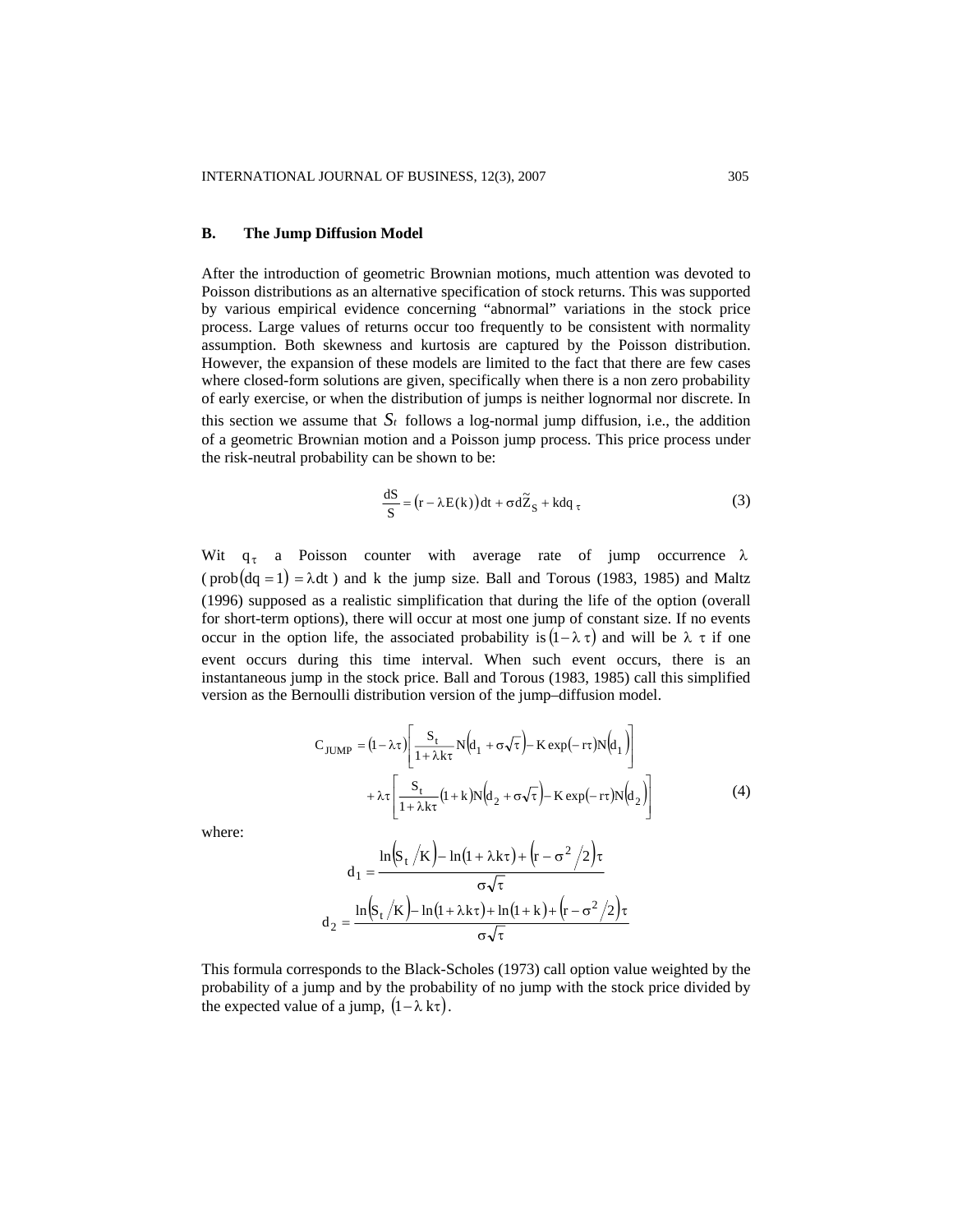## **III. DATA DESCRIPTIONS**

The call options database covers every day of September 2001. This database can be given, upon request, by EURONEXT S.A. The twenty days considered in September are the  $3<sup>rd</sup>$ ,  $4<sup>th</sup>5,6,7,10,11,12,13,14,17,18,19,20,21,24,25,26,27$  and  $28<sup>th</sup>$ .

These options are short-term European style PXL options written on the CAC 40 Index. We have in total 7015 intra-daily call options divided in 6327 out-of-the-money and 688 in-the-money options. The database contains: the strike price, the future price, the premium, the maturity and the risk-free interest rate. The maturities that are included go from 27 days to 6 days. The EURIBOR 1 month interest rate is used as a daily proxy of risk-free rate and was downloaded from DATASTREAM. The stream of dividends is also extracted from DATASTREAM.

# **IV. THE OUT-OF-SAMPLE VALUATION ANALYSIS**

This section conducts some empirical tests and shows how to estimate some of the model's parameters. This allows measuring the empirical effects suggested in this study.

## **A. The Information Cost Estimation Procedure**

We estimate the implied volatility  $\sigma_{\rm ICM}$ , the option information cost  $\lambda_C$  and the underlying information cost  $\lambda_S$  minimizing the following loss function:

$$
\min_{\sigma_{\text{ICM}}, \lambda_{\text{C}}, \lambda_{\text{S}}} \sum_{j=1}^{N} \left[ C_{\text{OBS},j} - C_{\text{ICM},j} \left( \sigma_{\text{ICM}}, \lambda_{\text{C}}, \lambda_{\text{S}} \right) \right]^2 \tag{5}
$$

where  $C_{\text{ICM}}(\sigma_{\text{ICM}}, \lambda_C, \lambda_S)$  is the theoretical call option price of the model, which is calculated for any option in a given current day's sample.

#### **B. The Jump Diffusion Model Estimation Procedure**

We estimate implicitly the parameters of the jump diffusion model. We estimate the jump occurrence parameter  $\lambda$ , the jump size parameter k and the implied volatility

 $\sigma_{\text{IDM}}$  by minimizing the following loss function :

$$
\min_{\lambda, k, \sigma_{JDM}} \sum_{j=1}^{N} [C_{OBS, j} - C_{JDM, j} (\lambda, k, \sigma_{JDM})]^2
$$
 (6)

where  $C_{JDM}(\lambda, k, \sigma_{JDM})$  is the theoretical call option price given by the jump diffusion model that is calculated for any option in a given current day's sample.

#### **C. Implied Parameters**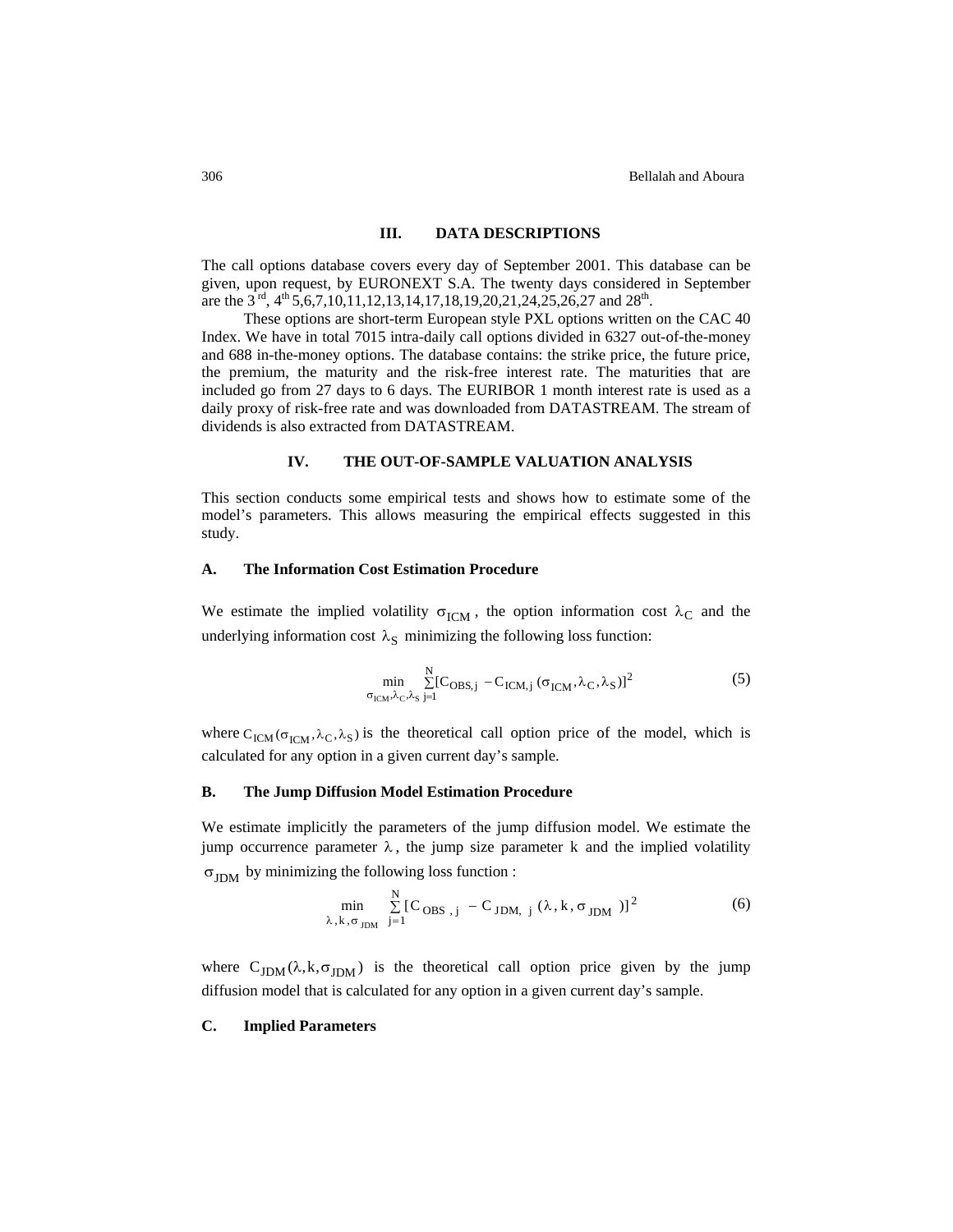Table 1 displays the parameters estimated from three models.  $\sigma_{BS}$ ,  $\sigma_{ICM}$  and  $\sigma_{JDM}$  are respectively the implied volatilities of the Black-Scholes (1973) model, ICM and JDM.  $\lambda_S$  and  $\lambda_C$  represent respectively the information cost of the underlying index and of the option.  $\lambda$  is the jump intensity and k is the size of the jump.

|          | BS            |                         | <b>ICM</b>        |                        |                       | <b>JDM</b> |           |
|----------|---------------|-------------------------|-------------------|------------------------|-----------------------|------------|-----------|
| Date     | $\sigma_{BS}$ | $\sigma$ <sub>ICM</sub> | $\lambda_{\rm S}$ | $\lambda_{\mathrm{C}}$ | $\sigma_{\text{JDM}}$ | λ          | k         |
| 03/09/01 | 0.2443        | 0.2194                  | 0.0910            | 0.0046                 | 0.2139                | 0.7776     | $-0.1843$ |
| 04/05/01 | 0.2382        | 0.2125                  | 0.0931            | 0.0044                 | 0.2069                | 0.7773     | $-0.1864$ |
| 05/09/01 | 0.2415        | 0.2171                  | 0.0963            | 0.0044                 | 0.2121                | 0.7779     | $-0.1877$ |
| 06/09/01 | 0.2627        | 0.2294                  | 0.1330            | 0.0016                 | 0.2243                | 0.7723     | $-0.2385$ |
| 07/09/01 | 0.2787        | 0.2458                  | 0.1371            | 0.0013                 | 0.2409                | 0.7721     | $-0.2450$ |
| 10/09/01 | 0.3115        | 0.3588                  | 0.0503            | 0.0086                 | 0.2638                | 0.7665     | $-0.2978$ |
| 11/09/01 | 0.2943        | 0.3601                  | 0.0454            | 0.0088                 | 0.2815                | 0.7740     | $-0.1275$ |
| 12/09/01 | 0.4523        | 0.3763                  | 0.0565            | 0.0083                 | 0.4063                | 0.7659     | $-0.3220$ |
| 13/09/01 | 0.3547        | 0.3061                  | 0.0325            | 0.0093                 | 0.2765                | 0.7438     | $-0.5136$ |
| 14/09/01 | 0.3621        | 0.3023                  | 0.0323            | 0.0093                 | 0.3306                | 0.7742     | $-0.2399$ |
| 17/09/01 | 0.4829        | 0.4685                  | 0.0801            | 0.0041                 | 0.3914                | 0.7265     | $-0.7042$ |
| 18/09/01 | 0.4102        | 0.3376                  | 0.0395            | 0.0091                 | 0.3329                | 0.7504     | $-0.5441$ |
| 19/09/01 | 0.3708        | 0.2945                  | 0.0273            | 0.0095                 | 0.2927                | 0.7416     | $-0.6134$ |
| 20/09/01 | 0.4433        | 0.3865                  | 0.0379            | 0.0094                 | 0.3661                | 0.7401     | $-0.6324$ |
| 21/09/01 | 0.5041        | 0.4764                  | 0.1671            | 0.0151                 | 0.4085                | 0.7123     | $-0.9203$ |
| 24/09/01 | 0.4811        | 0.4422                  | 0.0686            | 0.0082                 | 0.3932                | 0.7588     | $-0.6720$ |
| 25/09/01 | 0.4158        | 0.3441                  | 0.0404            | 0.0090                 | 0.3861                | 0.7777     | $-0.2660$ |
| 26/09/01 | 0.3491        | 0.3322                  | 0.1370            | 0.0015                 | 0.3020                | 0.7659     | $-0.4817$ |
| 27/09/01 | 0.2834        | 0.2687                  | 0.1219            | 0.0100                 | 0.2665                | 0.7853     | $-0.2019$ |
| 28/09/01 | 0.1562        | 0.1767                  | 0.0071            | 0.0101                 | 0.1553                | 0.7232     | $-0.0317$ |
| Average  | 0.3468        | 0.3178                  | 0.0747            | 0.0073                 | 0.2975                | 0.7744     | $-0.3808$ |

**Table 1**  Implied parameters

 The three volatility measures seem to have the same behavior even if they differ by their values. It is not surprising to see that the Black-Scholes (1973) (denoted BS) volatility is the highest in average since the effect of the attack is absorbed by the jump parameter in the JDM and by the two information costs in the ICM. The effect of the attack is overall reflected the September  $12<sup>th</sup>$ , since it occurred less than three hours before the closing of the French market. The BS implied volatility has increased by more than a half (53.68%) from September  $11<sup>th</sup>$  to  $12<sup>th</sup>$  while the JDM volatility has rosen by 44.33%. The ICM volatility remained stable by a neglectible increase of 0.5%. At the same moment, in September  $11<sup>th</sup>$ , the CAC 40 index has decreased by 4.69% while the VX1 volatility index has increased by a huge amount of 105% according to the MONEP.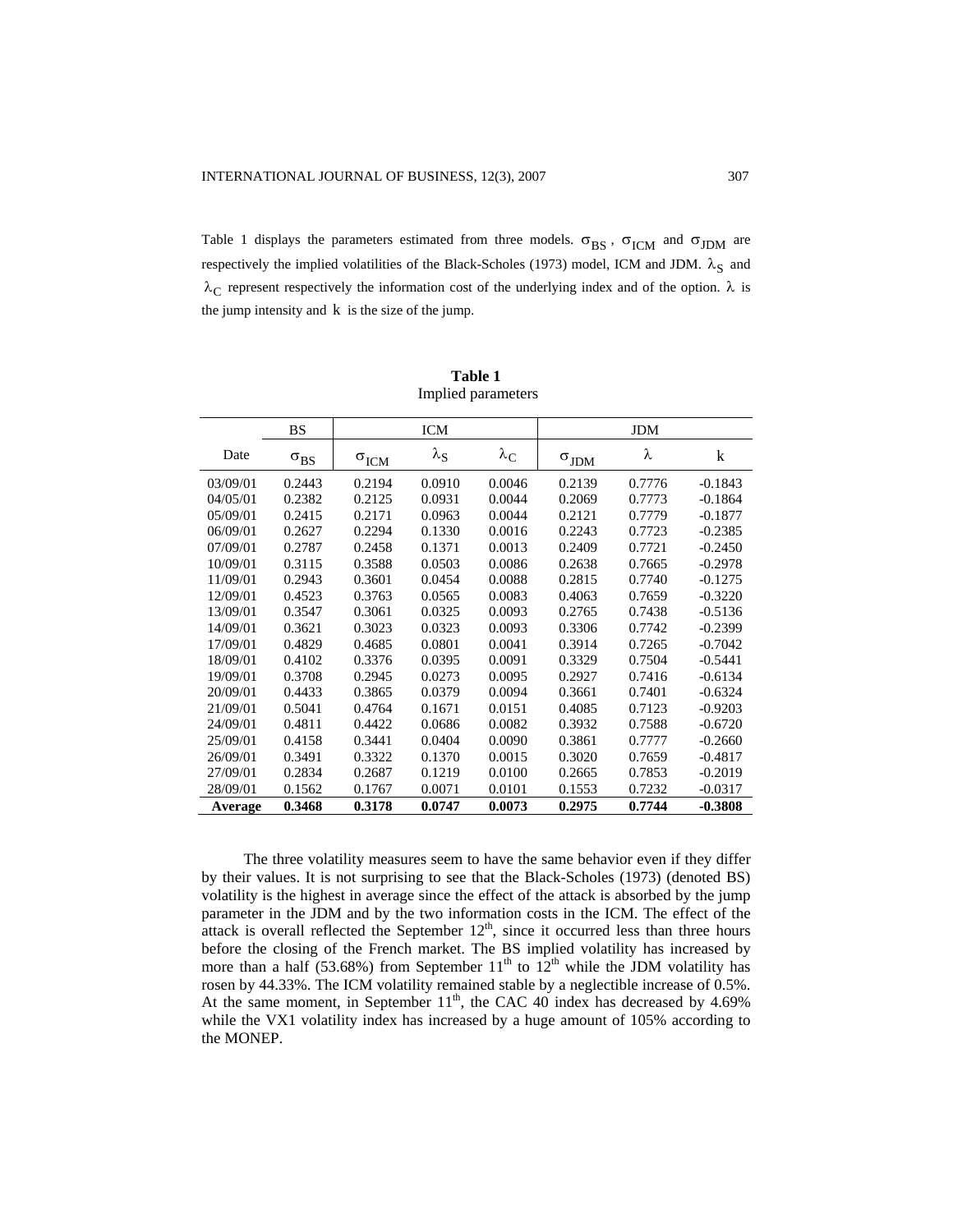The information costs remained relatively stable through time. The same stability is observed for the average annualized jump occurrence, which is equal to 0.77 times per year. This means that the probability that a jump is observed in average before the expiration date is equal to 6.45%. The average annualized size of the jump as been multiplied by two and three, respectively the September  $12<sup>th</sup>$  and  $13<sup>th</sup>$ . The highest values for the size parameter are reached on September  $17<sup>th</sup>$  (-0.7042) and September  $21<sup>st</sup>$  (-0.9203).

The highest values for the volatilities were on September,  $21<sup>st</sup>$  where the AZF factory in Toulouse has blown up. From September  $21<sup>st</sup>$  to 22, the BS volatility has grown by an amount of 13.7% while the security information cost has risen by 340% showing that the investors paid theoretically more for increasing their information to reallocate their assets. From September  $20<sup>th</sup>$  to  $21<sup>st</sup>$ , the jump size has grown to 45.52%. 92% of the variation was explained by a jump in the stock price process and not by a volatility phenomenon.

The impact of the September  $11<sup>th</sup>$  was reflected through the volatility and jump parameters the day after, but the impact had a second magnitude on September  $17<sup>th</sup>$ The reason is that the NYSE was closed from September,  $11<sup>th</sup>$  until September,  $17<sup>th</sup>$ . Therefore, the French market couldn't import the necessary amount of volatility from the domestic market. This means that there was not transmission of information concerning the magnitude to give for this event, which justifies the stability of the information cost parameters around this period.

# **V. CONCLUSION**

This paper posits itself in the stream of literature related to empirical anomalies and event studies. It uses models accounting for the effects of incomplete information in explaining some market reactions. We discuss the impact of the tragic events occurred in September 2001, namely, the September 11, 2001 attack and the blow up of the AZF factory in Toulouse.

The principle is to quantify the reaction of French investors relative to these events. We implemented an information cost model to check if the price of information has varied around these two dates. As a benchmark, we choose a jump diffusion model to capture the magnitude of the shock in the stock price process.

We found that the impact of September  $11<sup>th</sup>$  was strongly reflected in terms of volatility and jump only from September  $17<sup>th</sup>$ . The principal reason is that the French market did not import abroad volatility since the main US markets were closed from September  $11^{th}$  to  $17^{th}$ . The impact of the September  $21^{st}$  was strongly reflected through a rise of volatility and overall through a rise of the jump parameter in the stock price process that explains around 92% of the price variation. In contrast with the previous event, the information is here domestic and was rapidly absorbed by the French market.

The extension of this study will quantify the impact of these shocks through a stochastic volatility model allowing for jumps to observe the behavior of the correlation coefficient and volatility of volatility parameters that drive the smile dynamic. A possible framework for this future work, can be the model of Bellalah and Mahfoud (2004) accounting for the effects of stochastic volatility, jumps and incomplete information.